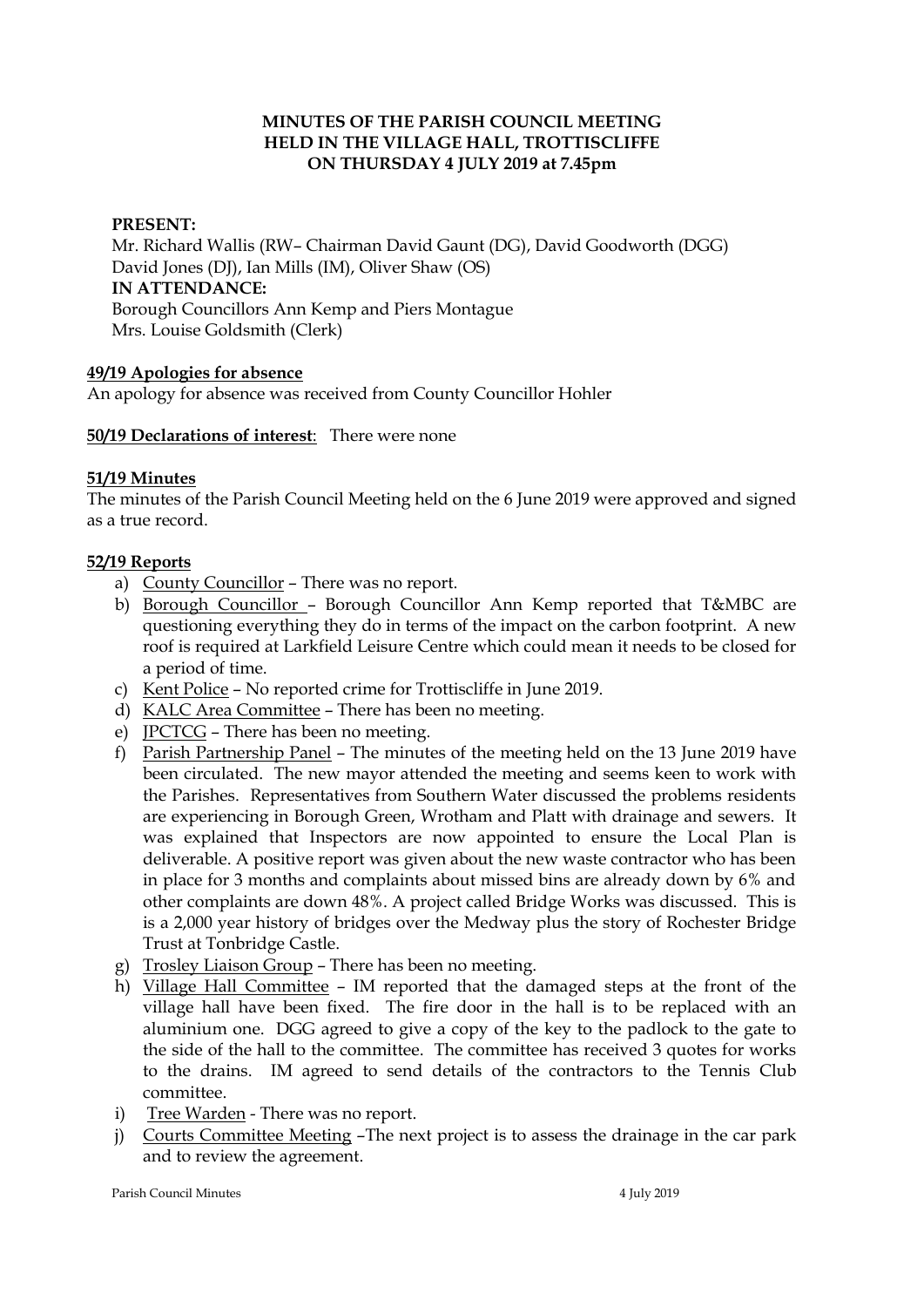#### **53/19 Matters arising**

- a) T&MBC Call for Sites/Development of the Local Plan T&MBC are getting ready for the Local Plan Inspection.
- b) Progress with a Community Bid for The Plough Inn OS reported that a decision is now awaited by two Inspectors who have been appointed to consider the planning proposals TM/17/01438/LB & TM/17/01522.
- c) Monthly Check of the Defibrillator The Clerk has carried out the monthly check.

# **54/19 Finance & Policies**

Statement of payments to be made and income received

| <b>National Savings Account:</b> | £1,704.92              |
|----------------------------------|------------------------|
| Nat West TPC TCC Account:        | £ 5,682.68             |
| Nat West TPC Reserve Account:    | £19,273.21             |
| Nat West TPC Current Account     | $f = 274.48$           |
| Less cheque 264                  | 124.48<br>$\mathbf{f}$ |

**Receipts**: Allotment rents: £140.00

# **Cheques for signature TPC Current Account:**

| Supplier                  | Description               | Cheque | Amount  |
|---------------------------|---------------------------|--------|---------|
|                           |                           | Number |         |
| Mrs L S Goldsmith         | (Salary 4 weeks)          |        |         |
|                           | $(06/06 - 04/07/19)$      | 000271 | £150.48 |
| <b>HMRC</b>               | (Clerk's Tax)             | 000272 | £150.48 |
| Mrs L S Goldsmith         | (Clerks Expenses)         | 000273 | £130.78 |
| Four Seasons Gardens Ltd. | (Grass cutting and maint) | 000274 | £395.57 |
| <b>Gel Creative</b>       | (Website domain name)     | 000275 | £190.00 |
| <b>SLCC</b>               | (50% of membership)       | 000276 | £68.00  |
| Satswana                  | (DPO Service for 1 year)  | 000277 | £180.00 |
| Mrs L S Goldsmith         | (Salary 5 weeks)          |        |         |
|                           | $(04/07 - 08/08/19)$      | 000278 | £188.10 |
| <b>HMRC</b>               | (Clerk's Tax)             | 000279 | £188.10 |

**Total £1,641.51**

# **Transfer from TPC Reserve Account to TPC Current Account: £1,650.00**

#### **Cheques for signature TPC TCC Account:** There were none

- a) Cheques for signature: The Chairman proposed that the cheques listed above be signed. Agreed
- **b)** Bank Mandate The Clerk has submitted the revised Bank Mandate online to NatWest and is still waiting for a response. The Clerk to investigate.

# **55/19 Members of public:**

There were none present.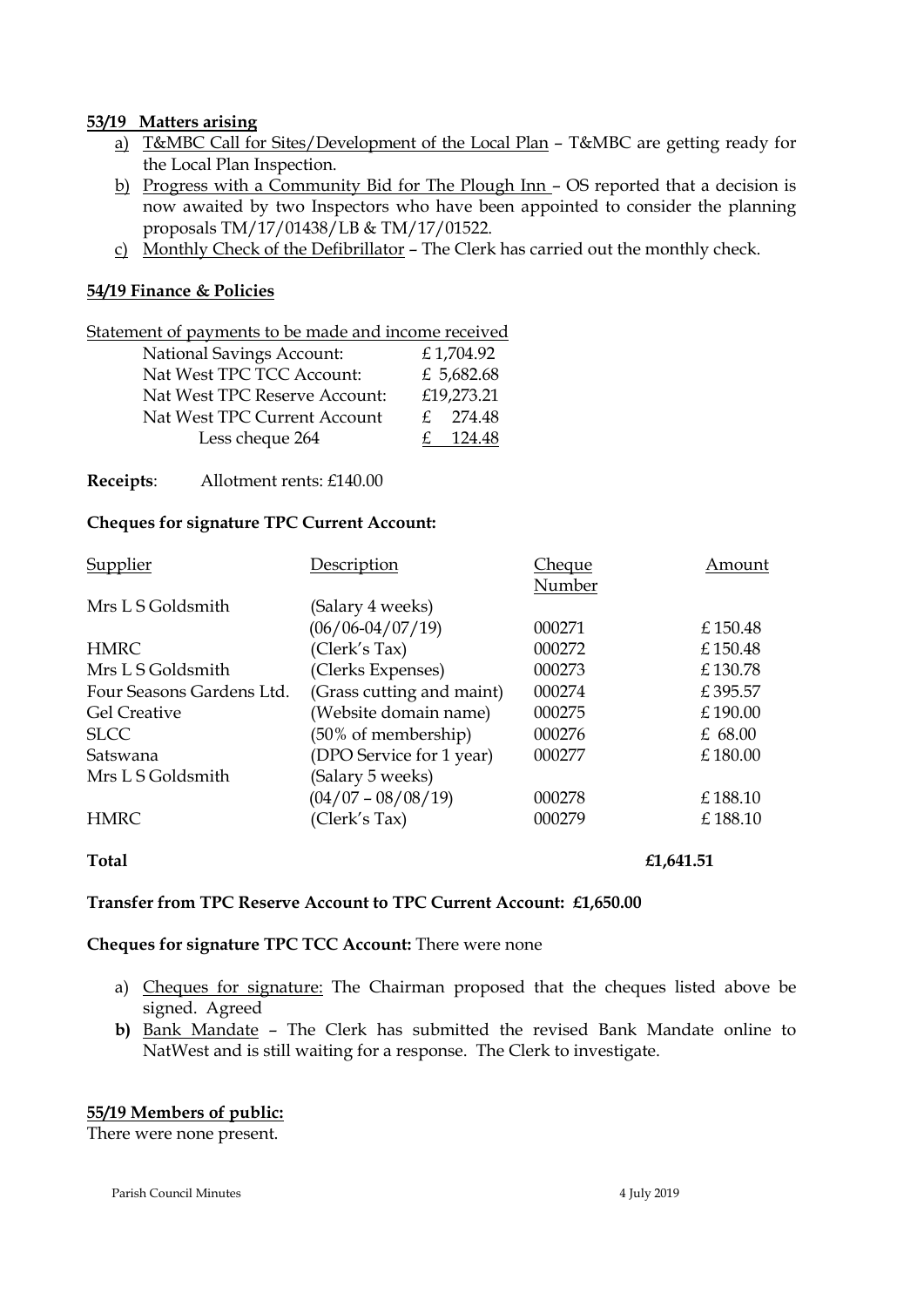# **56 /19 Planning**

a) Applications:

1] TM/19/01023/FL – Land between M20 and M26 East for Ford Lane, Wrotham Heath Erection of forestry building and yard. *Resolved: No objection* 2] TM/19/01383/TNCA – Trotwood, Church Lane, Trottiscliffe, ME19 5EB Removal of pine tree located in the back garden. *Resolved: No objection*

b) Decisions from T&MBC: None to consider

c) Other planning matters:

Millers Farm – the Clerk to find out if enforcement is requesting that the unauthorised caravan which is being lived in will now be removed.

# **57/19 Highways, Footways and Footpaths**

1] Reported Faults

i) Request for a trief kerb – The Clerk and DG met and took some photographs and discussed some suggestions to stop cars mounting the pavement. The Clerk will discuss these with KCC and obtain some idea of costs.

ii) Markings on humps – still need to be reinstated. The Clerk to report

*8.27pm Borough Councillors Ann Kemp and Piers Montague left the meeting*

iii) PROW917452 Footpath MR177 – The Clerk has reported that the footpath is blocked by overgrown vegetation.

iv) Water on the road outside Prunelle, Church Lane – The Clerk has reported the problem with this area of road constantly flooding and it appears contractors are carrying out some investigations.

v) Yellow lines outside the school need refreshing – the Clerk to report again

vi) Pilgrims Way – the gate has been padlocked and is blocking the use of the bridle way. The Clerk to report.

vii) Speed hump on Addington Lane – at the entrance to the village needs attention.

viii) Pilgrims Way – hedges need trimming back and lay-by needs clearing of vegetation

ix) Taylors Lane – drains all blocking up again. The Clerk to report.

2] Big Conversation Update - A meeting was held on the 21 June 2019. The new service is due to start on the 15 July 2019 and timetables will be widely publicised

# **58/19 Open Spaces, Recreation Ground and Allotments**

1] Recreation Ground and playground –The Clerk reported that RoSPA will be carrying out the annual inspection in July 2019. OS is looking at sources of funding for providing some outside adult gym equipment with the assistance of the Outdoor Company.

2] Allotments – DJ has collected the annual rents from each allotment tenant.

3] Trottiscliffe School Update – Members resolved that the school could hold their annual bonfire and firework event in November subject to a risk assessment being submitted and approved prior to the event and that a charge is not made for entry.

4] Community Farm - Four lambs were born last month. The Leybourne Beavers visited the farm in June and loved being among the animals and feeding them and they also welcomed Kings Hill Rotary Club for a visit. The fencing is now complete thanks to a grant received from the New Downs Old Chalk project. Hedgerows and wild flowers will be planted in between the two fences in due course and it means that the sheep can now safely graze. Children from the school have made a few visits, including one where they looked at their designs for new chicken feeders as part of their curriculum. There are enough volunteers helping to run the farm on a rota basis.